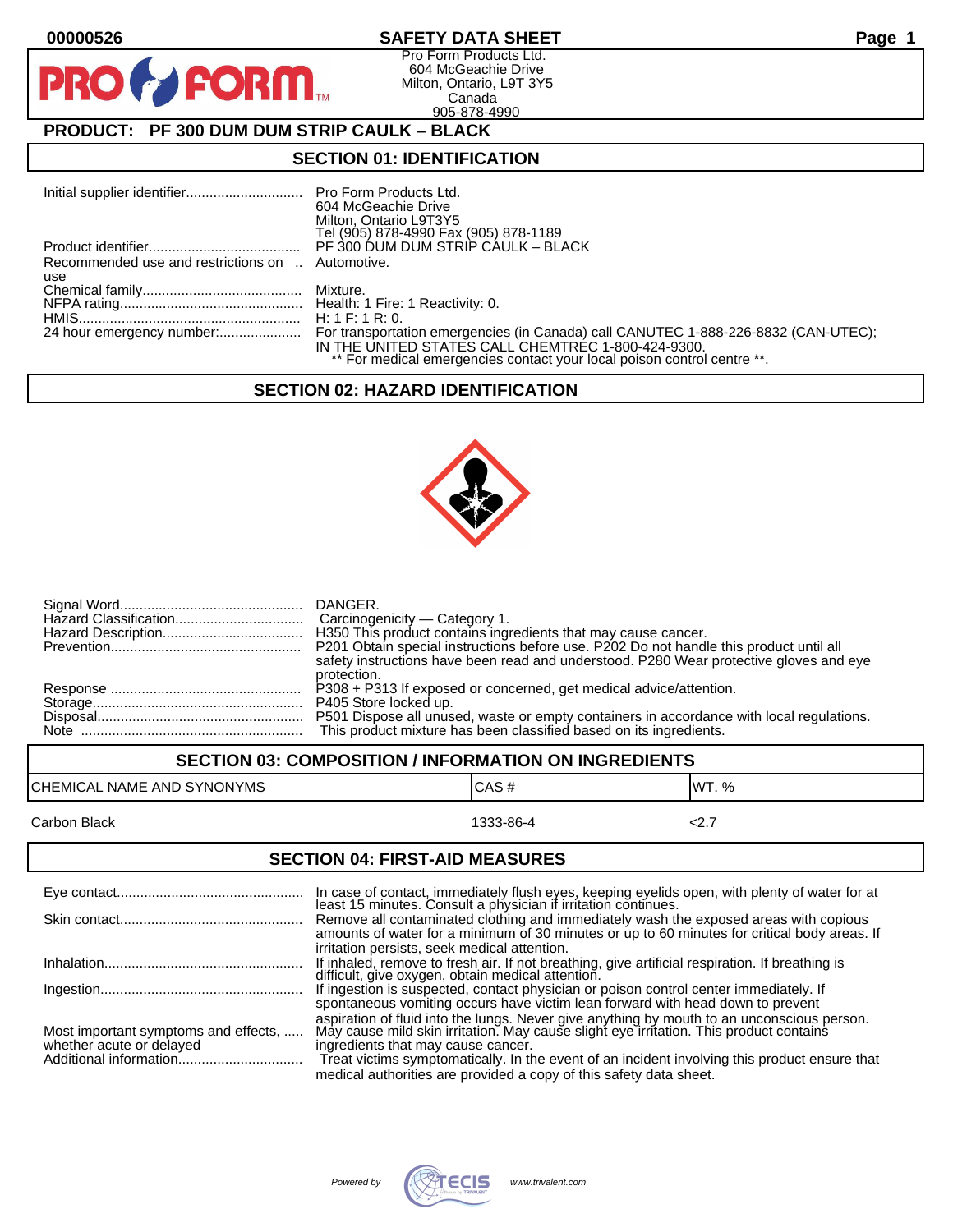**00000526 SAFETY DATA SHEET Page 2**

## **PRODUCT: PF 300 DUM DUM STRIP CAULK – BLACK**

## **SECTION 05: FIRE-FIGHTING MEASURES**

| Suitable and unsuitable extinguishing<br>media                                                         | "Alcohol" foam, CO2, dry chemical. Treat as a petroleum fire. Do not use water in a jet.                                                                                                                                                                                                                                                                                                                                                                                       |
|--------------------------------------------------------------------------------------------------------|--------------------------------------------------------------------------------------------------------------------------------------------------------------------------------------------------------------------------------------------------------------------------------------------------------------------------------------------------------------------------------------------------------------------------------------------------------------------------------|
| Specific hazards arising from the<br>hazardous product, such as the nature of                          | Oxides of carbon (CO, CO2). Hydrocarbon fumes and smoke.                                                                                                                                                                                                                                                                                                                                                                                                                       |
| any hazardous combustion products<br>Special protective equipment and<br>precautions for fire-fighters | Firefighter should be equipped with self-contained breathing apparatus and full protective<br>clothing to protect against potentially toxic and irritating fumes. Cool fire-exposed<br>containers with cold water spray. Heat will cause pressure buildup and may cause<br>explosive rupture. Solvent vapours may be heavier than air and may build up and travel<br>along the ground to an ignition source, which may result in a flash back to the source of the<br>vapours. |

## **SECTION 06: ACCIDENTAL RELEASE MEASURES**

 Leak/spill.................................................. Ventilate. Eliminate all sources of ignition. Contain the spill. Avoid all personal contact. Evacuate all non-essential personnel. Prevent runoff into drains, sewers, and other waterways. Absorb with earth, sand, or another dry inert material. Scrape or shovel into containers. Spilled material and water rinses are classified as chemical waste, and must be disposed of in accordance with current local, provincial, state, and federal regulations.

#### **SECTION 07: HANDLING AND STORAGE**

|                                                                 | adequately, otherwise wear an appropriate breathing apparatus. Always adopt<br>precautionary measures against build-up of static which may arise from appliances,<br>handling and the containers in which product is packed. Avoid breathing vapours or mist.<br>Handle and open container with care. Employees should wash hands and face before |
|-----------------------------------------------------------------|---------------------------------------------------------------------------------------------------------------------------------------------------------------------------------------------------------------------------------------------------------------------------------------------------------------------------------------------------|
| Conditions for safe storage, including any<br>incompatibilities | eating or drinking.<br>Keep away from heat, sparks, and open flames. Store in a cool, dry and well ventilated<br>area. Keep container closed when not in use. Do not store above 49C.                                                                                                                                                             |

## **SECTION 08: EXPOSURE CONTROLS / PERSONAL PROTECTION**

| <b>INGREDIENTS</b>               | TWA                            | <b>ACGIH TLV</b><br><b>STEL</b>                                                                                                                                                                                                                                                                                                                                                                                                                                                                                                                                                                                                                                                                                                                                                                                                                          | <b>OSHA PEL</b><br>IPEL | <b>STEL</b>     | <b>NIOSH</b><br>IREL |
|----------------------------------|--------------------------------|----------------------------------------------------------------------------------------------------------------------------------------------------------------------------------------------------------------------------------------------------------------------------------------------------------------------------------------------------------------------------------------------------------------------------------------------------------------------------------------------------------------------------------------------------------------------------------------------------------------------------------------------------------------------------------------------------------------------------------------------------------------------------------------------------------------------------------------------------------|-------------------------|-----------------|----------------------|
| Carbon Black                     | $3 \text{ mg/m}$               | Not established                                                                                                                                                                                                                                                                                                                                                                                                                                                                                                                                                                                                                                                                                                                                                                                                                                          | $3.5 \text{ mg/m}$      | Not established | $3.5 \text{ mg/m}$   |
|                                  | CA ON: 3 mg/m3 (Inhalable) TWA |                                                                                                                                                                                                                                                                                                                                                                                                                                                                                                                                                                                                                                                                                                                                                                                                                                                          |                         |                 |                      |
| Appropriate engineering controls |                                | Local exhaust ventilation is recommended. Wear an appropriate, properly fitted respirator<br>when contaminant levels exceed the recommended exposure limits.<br>Liquid chemical goggles.<br>Safety boots per local regulations.<br>Chemical resistant gloves.<br>Wear adequate protective clothes.<br>Emergency showers and eye wash stations should be available.<br>Provide natural or mechanical ventilation to control exposure levels below airborne<br>exposure limits. Local mechanical exhaust ventilation should be used at sources of air<br>contamination, such as open process equipment, or during purging operations, to capture<br>gases and fumes that may be emitted. Standard reference sources regarding industrial<br>ventilation (ie. ACGIH industrial ventilation) should be consulted for guidance about<br>adequate ventilation. |                         |                 |                      |

## **SECTION 09: PHYSICAL AND CHEMICAL PROPERTIES**

| Appearance/Physical state                      | Soft solid.<br>Black.        |
|------------------------------------------------|------------------------------|
|                                                | Faint. Characteristic odour. |
|                                                | Not available.               |
| Vapour pressure (mm Hg)                        | Not available.               |
| Vapour density (air=1)                         | Not available.               |
|                                                | Not applicable.              |
| Relative Density (Specific Gravity)            | 1.73.                        |
| Melting / Freezing point (deg C)               | Not available.               |
|                                                | No data.                     |
| Initial boiling point / boiling range (deg C). | Not available.               |
|                                                | Not available.               |
| Flash point (deg C), method                    | 260°C (COC).                 |
| Auto ignition temperature (deg C)              | Not tested.                  |

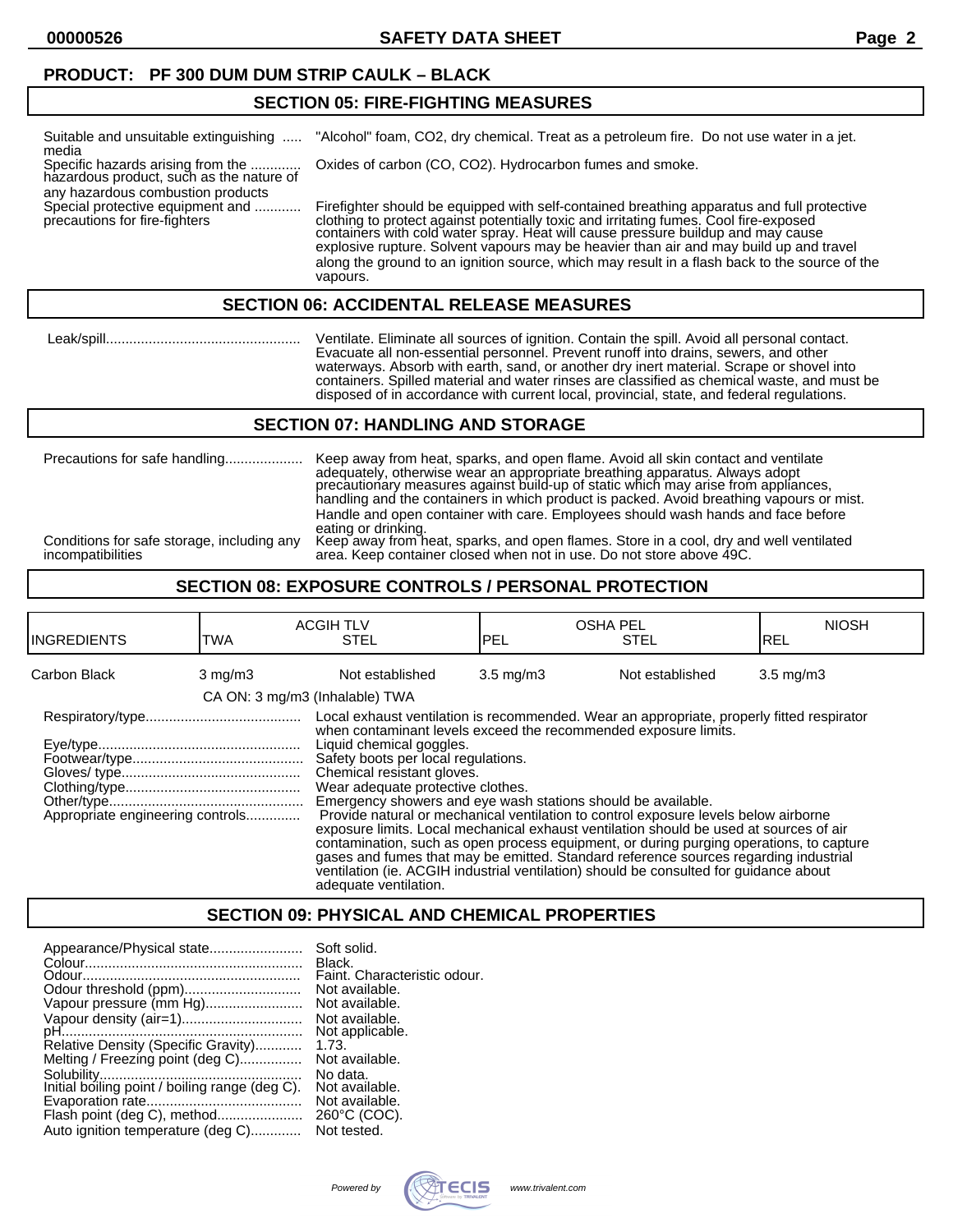## **PRODUCT: PF 300 DUM DUM STRIP CAULK – BLACK**

## **SECTION 09: PHYSICAL AND CHEMICAL PROPERTIES**

| Upper flammable limit (% vol)           | Not applicable. |
|-----------------------------------------|-----------------|
| Lower flammable limit (% vol)           | Not applicable. |
| Partition coefficient - n-octanol/water | Not available.  |
|                                         | Non volatile.   |
|                                         | Not available.  |

## **SECTION 10: STABILITY AND REACTIVITY**

| Possibility of hazardous reactions    |
|---------------------------------------|
| Conditions to avoid, including static |
| discharge, shock or vibration         |
| Hazardous decomposition products      |

Stable at normal temperatures and pressures. Hazardous polymerization will not occur. Will not occur under normal temperature and pressure. Incompatible with strong solvents.

Oxides of carbon (CO,CO2). Thermal decomposition may produce acrid smoke and irritating fumes.

## **SECTION 11: TOXICOLOGICAL INFORMATION**

| <b>INGREDIENTS</b> | ILC50                                                                                                                                                                                                                                                                                                                                                                                                                                                                                                                                                                                | ILD50                                               |
|--------------------|--------------------------------------------------------------------------------------------------------------------------------------------------------------------------------------------------------------------------------------------------------------------------------------------------------------------------------------------------------------------------------------------------------------------------------------------------------------------------------------------------------------------------------------------------------------------------------------|-----------------------------------------------------|
| Carbon Black       | Not available                                                                                                                                                                                                                                                                                                                                                                                                                                                                                                                                                                        | >10,000 mg/kg oral rat<br>3,000 mg/kg dermal rabbit |
|                    | Eye contact. Skin contact. Inhalation.<br>May cause skin or eye irriation after repeated or prolonged contact.<br>None known.<br>Prolonged or repeated contact may cause irritation.<br>No evidence of adverse effects from available information.<br>May cause eye irritation.<br>No evidence of adverse effects from available information.<br>Aspiration of material into lungs can cause chemical pneumonitis which can be fatal.<br>IARC has classified Carbon Black as "Group 2B", possibly carcinogenic to humans, based<br>on laboratory animal inhalation studies.<br>None. |                                                     |

#### **SECTION 12: ECOLOGICAL INFORMATION**

| Persistence and degradability |
|-------------------------------|

Do not allow to enter waters, waste water or soil. Not available.

### **SECTION 13: DISPOSAL CONSIDERATIONS**

| Information on safe handling for disposal. | This material and its container must be disposed of as hazardous waste. Avoid release to |
|--------------------------------------------|------------------------------------------------------------------------------------------|
| and methods of disposal, including any     | the environment. Dispose of waste in accordance with all applicable Federal,             |
| contaminated packaging                     | Provincial/State and local regulations.                                                  |

#### **SECTION 14: TRANSPORT INFORMATION**

| No.<br>2, 2014) - we certify that classification of this product is correct |
|-----------------------------------------------------------------------------|
|                                                                             |

### **SECTION 15: REGULATORY INFORMATION**

|                                                     | Not determined.<br>This product is considered hazardous under the OSHA Hazard Communication Standard. |
|-----------------------------------------------------|-------------------------------------------------------------------------------------------------------|
| <b>SARA Title III</b>                               |                                                                                                       |
| Section 302 - extremely hazardous                   | None.                                                                                                 |
| substances                                          |                                                                                                       |
| Section 311/312 - hazard categories Delayed Health. |                                                                                                       |
|                                                     |                                                                                                       |
| EPA hazardous air pollutants (HAPS)<br>40CFR63      | None.                                                                                                 |